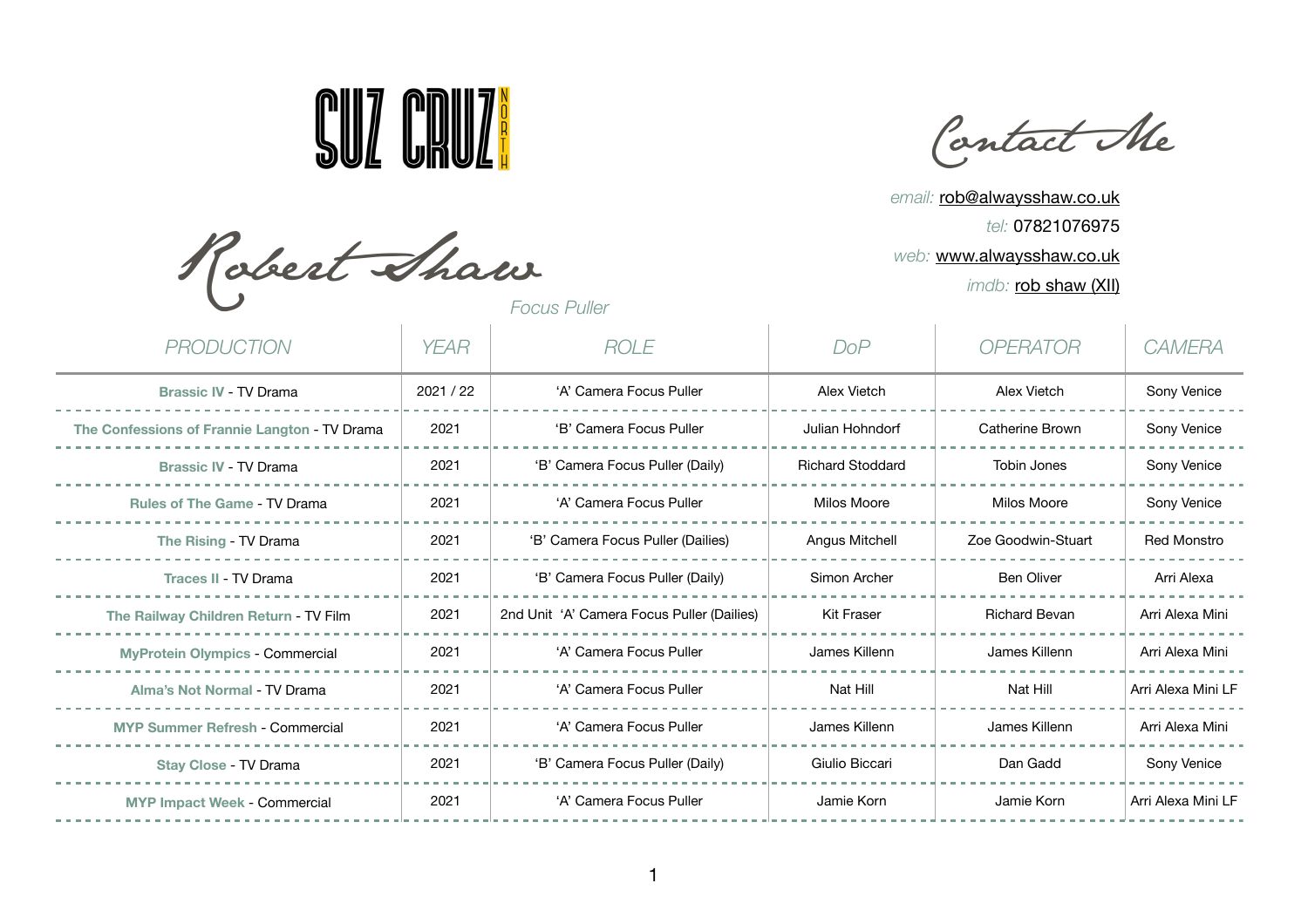| <b>Brassic III - TV Drama</b>               | 2021 | 'B' Camera Focus Puller (Daily)            | <b>Richard Stoddard</b>          | Nick Cox                         | Sony Venice                                |
|---------------------------------------------|------|--------------------------------------------|----------------------------------|----------------------------------|--------------------------------------------|
| Circuit - Short Film                        | 2021 | 'A' Camera Focus Puller                    | Mike Staniforth                  | Mike Staniforth                  | Arri Alexa Mini                            |
| Charlotte Jane   Refuge - Music Video       | 2021 | 'A' Camera Focus Puller                    | Arran Green                      | Arran Green                      | Arri Alexa Mini                            |
| <b>MYP Raw Training - Commercial</b>        | 2021 | 'A' Camera Focus Puller                    | James Killenn                    | James Killenn                    | Arri Alexa Mini                            |
| <b>MYP Adapt - Commercial</b>               | 2021 | 'A' Camera Focus Puller                    | James Killenn                    | James Killenn                    | Arri Alexa Mini                            |
| <b>Teen Monologues - TV Shorts</b>          | 2021 | 'A' Camera Focus Puller                    | Andy Whitby                      | <b>Andy Whitby</b>               | Sony FS7                                   |
| <b>MyP Velocity - Commercial</b>            | 2020 | 'A' Camera Focus Puller                    | James Killenn                    | James Killenn                    | Arri Alexa Mini                            |
| The Search - TV Drama                       | 2020 | 2nd Unit 'A' Camera Focus Puller (Dailies) | Annmarie Vercoe &<br>James Swift | Annmarie Vercoe &<br>James Swift | Arri Alexa Mini                            |
| Munich 38 - Feature Film                    | 2020 | 'B' Camera Focus Puller (UK Daily)         | Frank Lamm                       | Niv Abootalebi                   | Arri Alexa Mini LF                         |
| <b>My Protien - Commercial</b>              | 2020 | 'A' Camera Focus Puller                    | James Killenn                    | James Killenn                    | Arri Alexa Mini                            |
| <b>Goldie's Oldies - TV Drama</b>           | 2020 | 'B' Camera Focus Puller                    | <b>Craig Feather</b>             | <b>Craig Feather</b>             | Sony Venice                                |
| The Syndicate IV - TV Drama                 | 2020 | 'B' Camera Focus Puller (Dailies)          | Simon Archer                     | Paul Hanning                     | Arri Alexa Mini                            |
| <b>University of Leicester - Commercial</b> | 2020 | 'A' Camera Focus Puller                    | Mike Staniforth                  | Mike Staniforth                  | Arri Alexa Mini                            |
| <b>Mainline Menswear - Commercial</b>       | 2020 | 'A' Camera Focus Puller                    | Mike Staniforth                  | Mike Staniforth                  | Arri Alexa Mini                            |
| Arla Lacto Free - Commercial                | 2020 | 'A' Camera Focus Puller                    | Mike Staniforth                  | Mike Staniforth                  | Arri Alexa Mini                            |
| <b>JBL Pro - Commercial</b>                 | 2020 | 'A' Camera Focus Puller                    | Mike Staniforth                  | Mike Staniforth                  | Arri Alexa Mini                            |
| Moving On XII - TV Drama                    | 2020 | 'A' Camera Focus Puller (Dailies)          | Nick Cox                         | Nick Cox                         | <b>Black Magic</b><br><b>URSA Mini Pro</b> |
| <b>Mainline Menswear - Commercial</b>       | 2020 | 'A' Camera Focus Puller                    | Mike Staniforth                  | Will Lyte                        | Arri Alexa Mini                            |
| <b>Cheaters - TV Drama</b>                  | 2020 | 'B' Camera Focus Puller (Dailies)          | Karl Óskarsson                   | Nick Cox                         | Arri Alexa Mini LF                         |
| The Irritant - Short Film                   | 2020 | 'A' Camera Focus Puller                    | Nick Cox                         | Nick Cox                         | Arri Alexa Mini                            |
|                                             |      |                                            |                                  |                                  |                                            |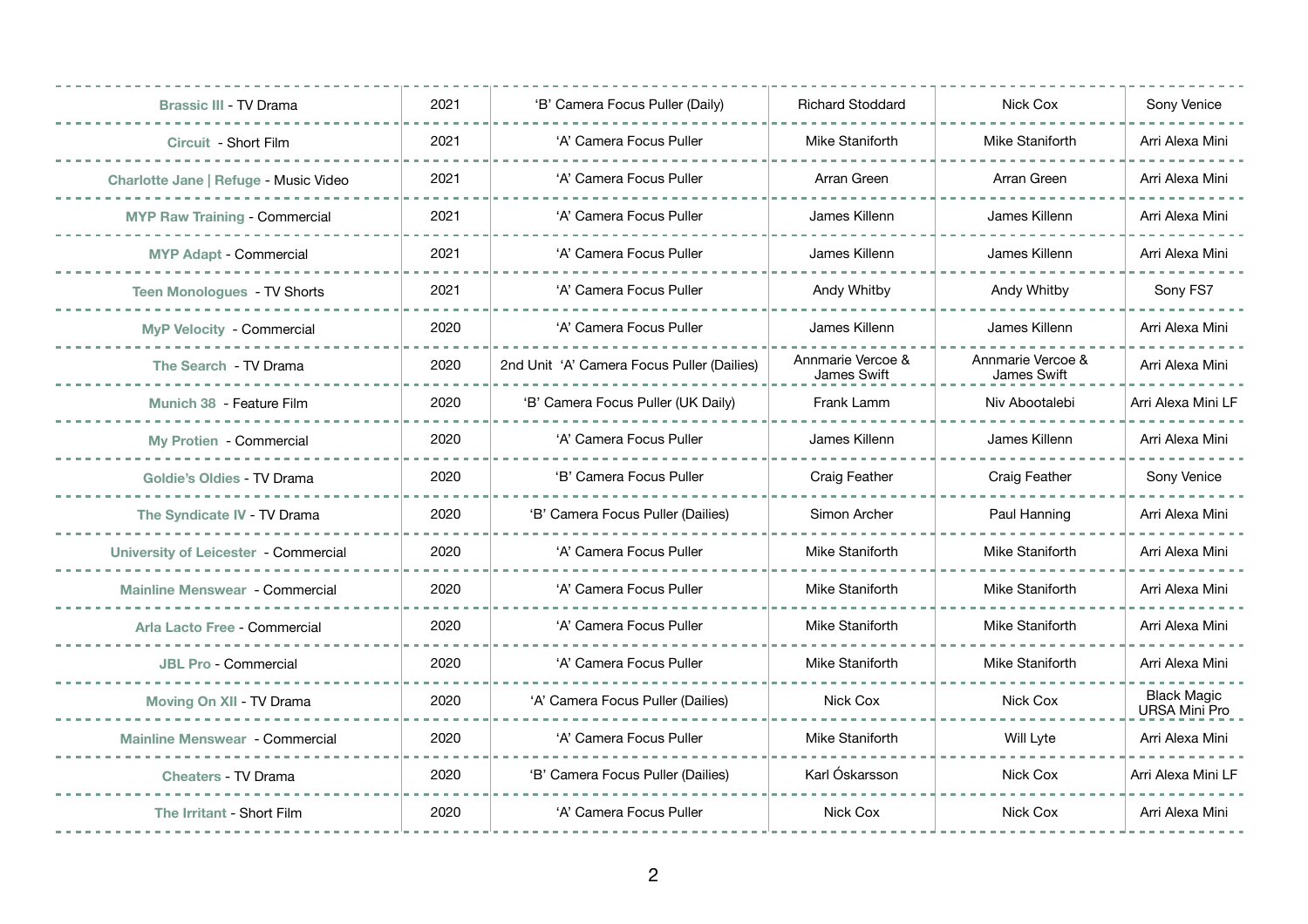| Sponsor - Commercial                              | 2020      | 'B' Camera Focus Puller           | <b>Luke Scott</b>       | Nick Cox               | Arri Alexa Mini                            |
|---------------------------------------------------|-----------|-----------------------------------|-------------------------|------------------------|--------------------------------------------|
| <b>All Creatures Great &amp; Small - TV Drama</b> | 2019 / 20 | 'A' Camera Focus Puller           | Vanessa Whyte           | Vanessa Whyte          | Arri Alexa Mini                            |
|                                                   |           |                                   | Erik Persson            | Erik Persson           |                                            |
|                                                   |           |                                   | Erik Molberg Hansen     | Erik Molberg Hansen    |                                            |
| The Other One - TV Drama                          | 2019      | 'A' Camera Focus Puller (Dailies) | Patrick Jordan          | Patrick Jordan         | Arri Alexa Mini                            |
| <b>Brassic II - TV Drama</b>                      | 2019      | 'B' Camera Focus Puller (Dailies) | <b>Richard Stoddard</b> | Nic Lawson             | Sony Venice                                |
| <b>US Olympic Museum - Commercial</b>             | 2019      | 'A' Camera Focus Puller           | David Meadows           | David Meadows          | <b>RED Weapon</b>                          |
| The Worst Witch IV - TV Drama                     | 2019      | 'B' Camera Focus Puller (Dailies) | <b>Tony Coldwell</b>    | <b>Tim Pollard</b>     | Arri Alexa                                 |
| Moving On XI - TV Drama                           | 2019      | 'A' Camera Focus Puller           | Nick Cox & Tim Pollard  | Nick Cox & Tim Pollard | <b>Black Magic</b><br><b>URSA Mini Pro</b> |
| <b>Blossoms   Girlfriend - Music Video</b>        | 2019      | 'A' Camera Focus Puller           | Simon Plunket           | Simon Plunket          | Arri Alexa Mini                            |
| Mae and George - TV Drama                         | 2019      | 'A' Camera Focus Puller           | Will Hanke              | <b>Will Hanke</b>      | Sony Venice                                |
| Santander v Kurupt FM - Commercial                | 2019      | 'A' Camera Focus Puller           | <b>Matt Wicks</b>       | Nick Cox               | Arri Amira                                 |
| <b>Adidas - Commercial</b>                        | 2019      | 'B' Camera Focus Puller           | Tom Welsh               | Tom Welsh              | Arri Amira                                 |
| <b>Manchester City - Commercial</b>               | 2019      | 'A' Camera Focus Puller           | Nick Cox                | Nick Cox               | Arri Alexa Mini                            |
| <b>Manchester United - Commercial</b>             | 2019      | 'A' Camera Focus Puller           | Mike Staniforth         | Jamie Haigherty        | Arri Alexa Mini                            |
| <b>New Balance - Commercial</b>                   | 2019      | 'A' Camera Focus Puller           | Mike Staniforth         | Mike Staniforth        | Sony FS7                                   |
| <b>Liverpool FC - Commercial</b>                  | 2019      | 'A' Camera Focus Puller           | Mike Staniforth         | Jamie Haigherty        | Sony FS7                                   |
| <b>Manchester City - Commercial</b>               | 2019      | 'A' Camera Focus Puller           | Nick Cox                | Nick Cox               | Canon C300 II                              |
| Puma - Commercial                                 | 2019      | 'A' Camera Focus Puller           | Mike Staniforth         | Mike Staniforth        | Canon C300 II                              |
| Nike - Commercial                                 | 2019      | 'A' Camera Focus Puller           | Mark Adcock             | <b>Mark Adcock</b>     | <b>RED Weapon</b>                          |